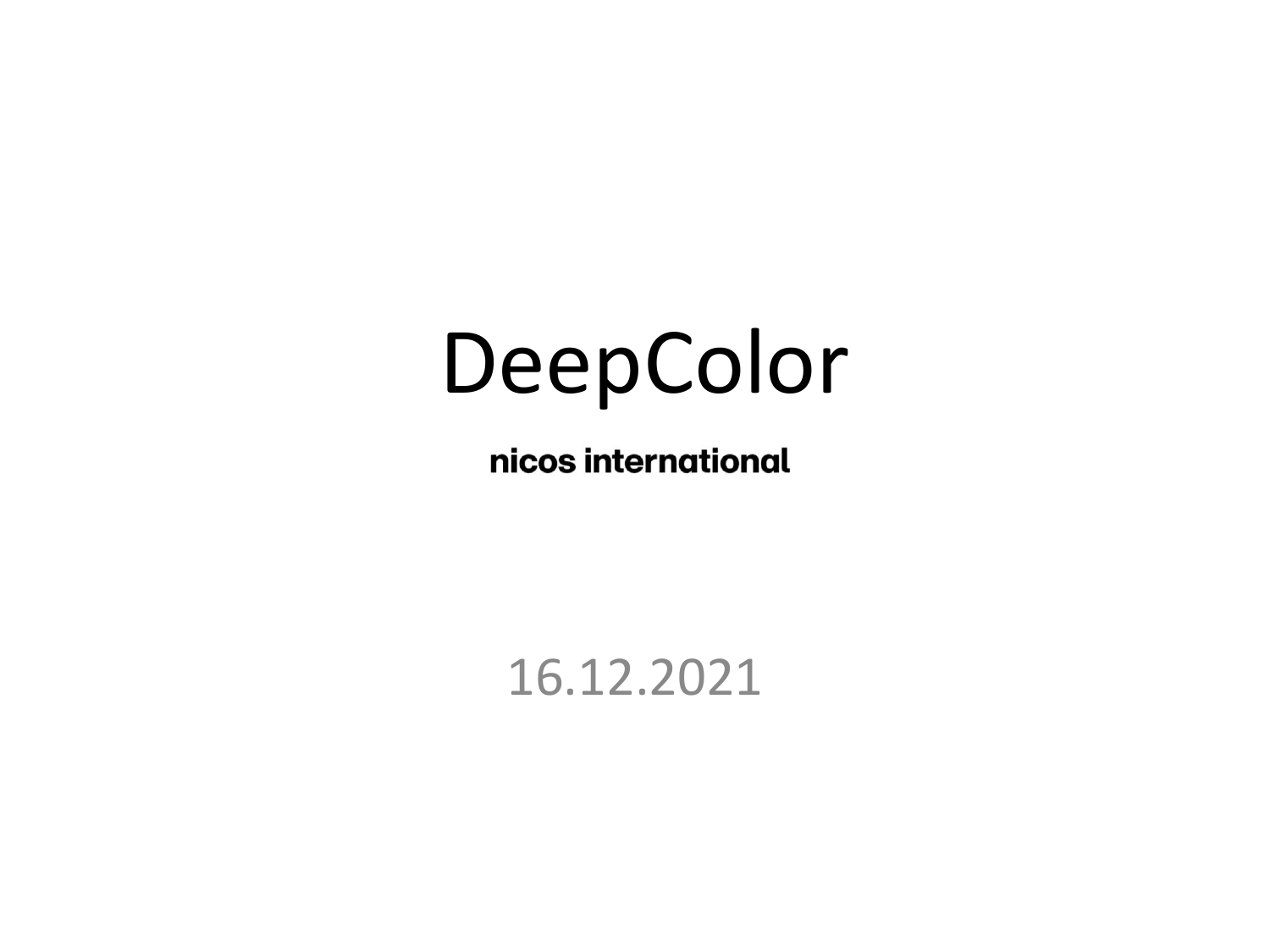### Stain test UNI EN 14688 **MATT**

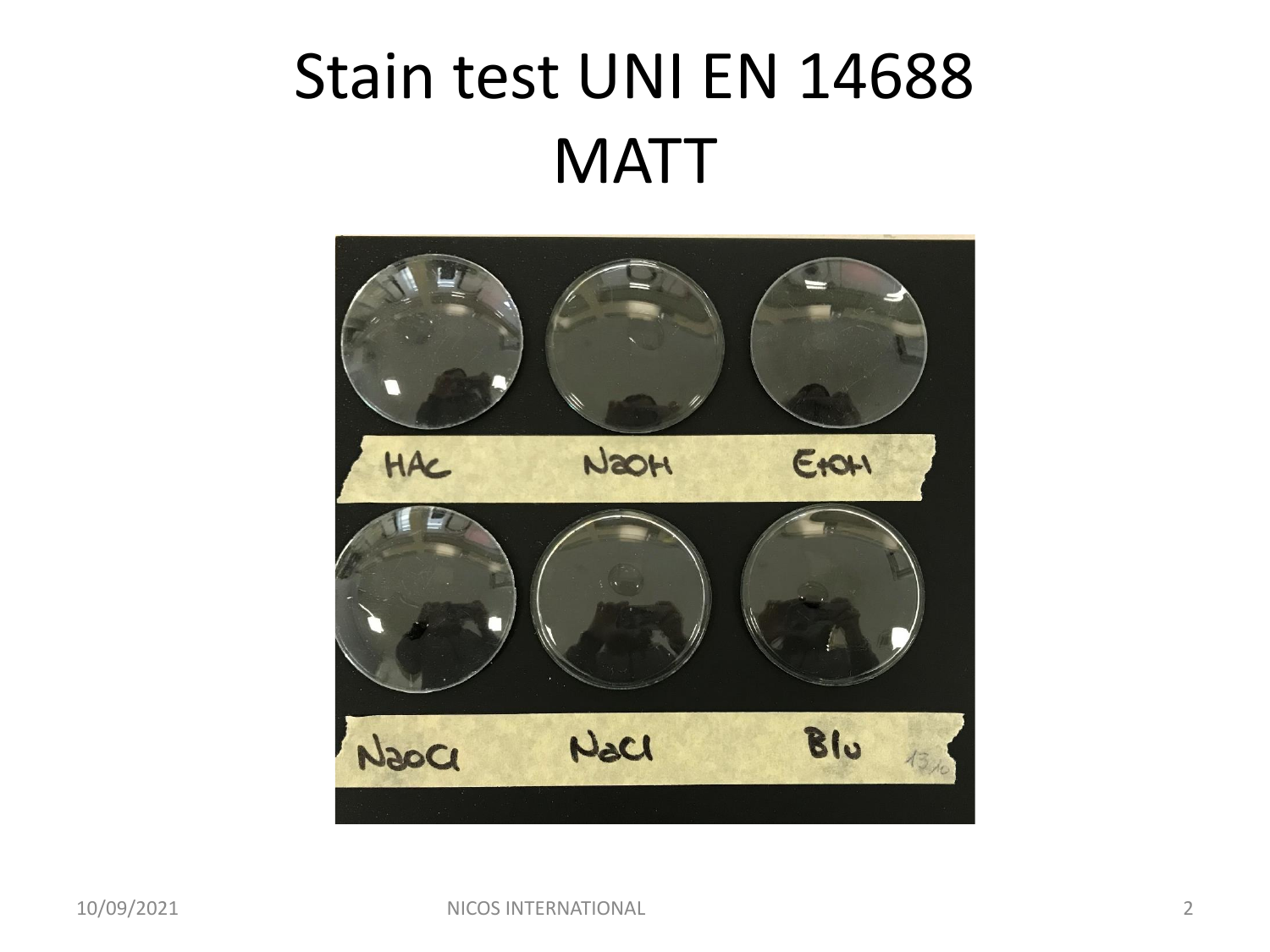# Stain test UNI EN 14688 (2 hours) **MATT**

|                         | <b>CLEANING WITH WATER</b> | <b>CLEANING WITH</b><br><b>ABRASIVE AGENT</b> |
|-------------------------|----------------------------|-----------------------------------------------|
| Acetic acid 10%         | <b>CLEANABLE</b>           |                                               |
| Sodium hydroxide 5%     | <b>CLEANABLE</b>           |                                               |
| Ethanol 70%             | <b>CLEANABLE</b>           |                                               |
| Sodium hypochlorite 5%  | <b>CLEANABLE</b>           |                                               |
| Sodium chloride 85g / I | <b>CLEANABLE</b>           |                                               |
| Methylene blue 1%       | <b>SLIGHT ALONE</b>        | <b>CLEANABLE</b>                              |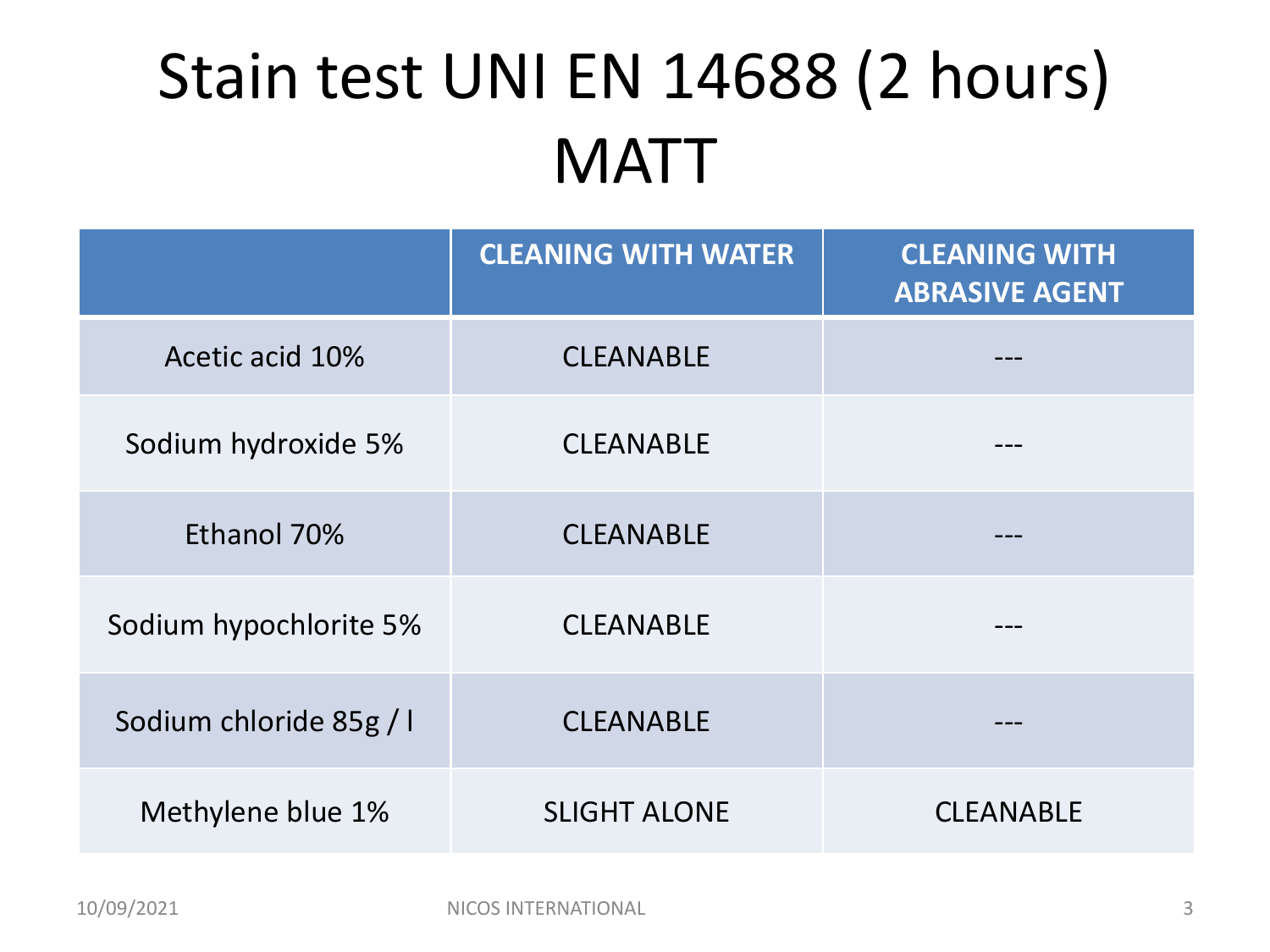# Stain test UNI EN 14688 **GLOSSY**

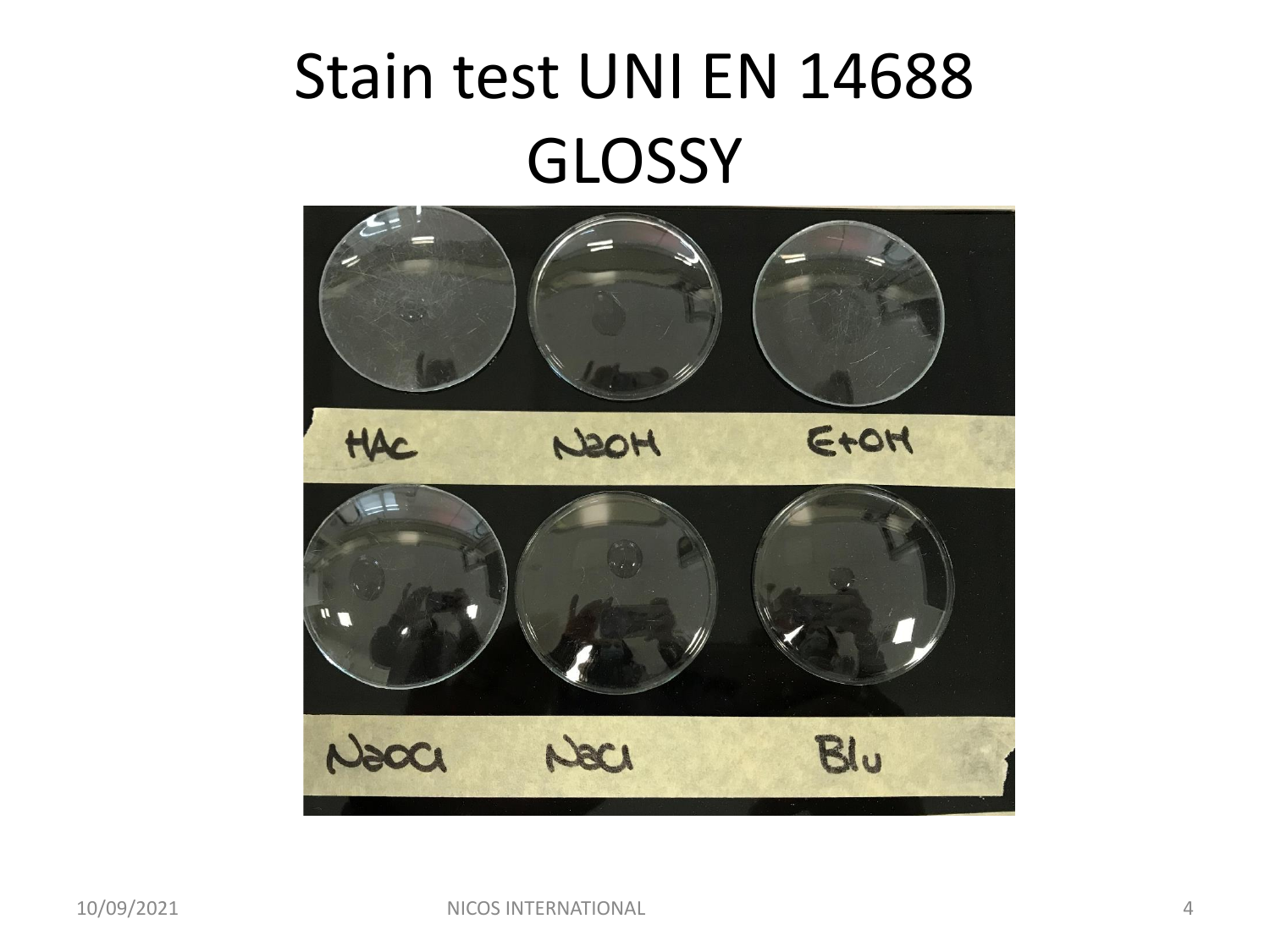# Stain test UNI EN 14688 (2 hours) **GLOSSY**

|                         | <b>CLEANING WITH WATER</b> | <b>CLEANING WITH</b><br><b>ABRASIVE AGENT</b> |
|-------------------------|----------------------------|-----------------------------------------------|
| Acetic acid 10%         | <b>CLEANABLE</b>           |                                               |
| Sodium hydroxide 5%     | <b>CLEANABLE</b>           |                                               |
| Ethanol 70%             | <b>CLEANABLE</b>           |                                               |
| Sodium hypochlorite 5%  | <b>CLEANABLE</b>           |                                               |
| Sodium chloride 85g / I | <b>CLEANABLE</b>           |                                               |
| Methylene blue 1%       | <b>CLEANABLE</b>           |                                               |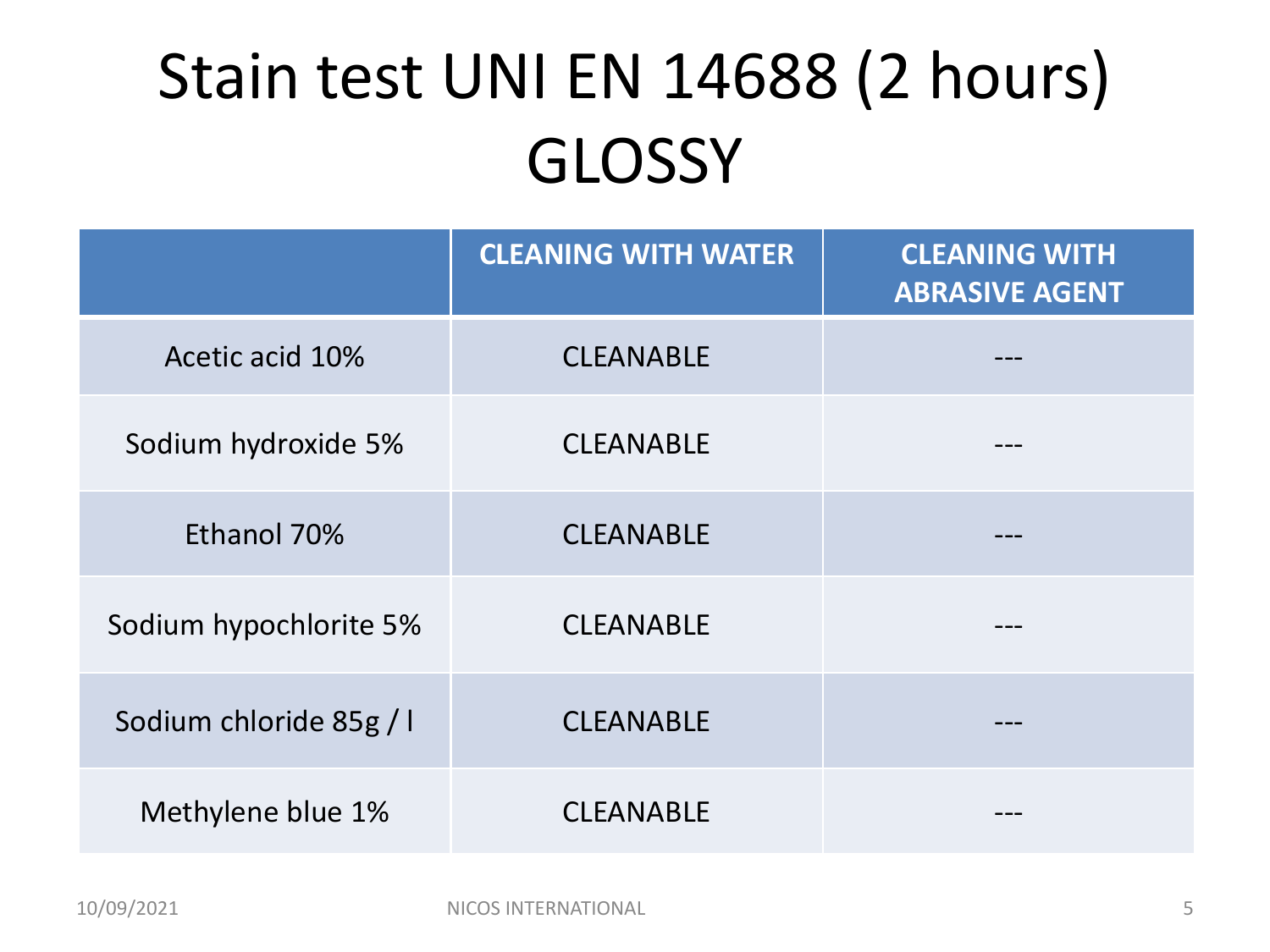# Resistance check with detergents and cosmetics (16 hours) - MATT



#### **THE FOLLOWING DETERGENTS ARE SUITABLE:**

- $\checkmark$  Ace cream gel
- ✓ Glassex
- ✓ Vetril
- ✓ Viakal classic
- $\checkmark$  Diluted bleach
- ✓ Diluted ammonia

#### **HAVE NOT ALTERED THE SURFACE:**

- ✓ Shampoo
- ✓ Soap
- ✓ Toothpaste
- ✓ Lipstick
- $\checkmark$  Hydrogen peroxide
- $\checkmark$  Enamel (cleaning with acetone)
- ✓ Rimmel

#### **THE USE OF:**

- Acetone
- Ethyl alcohol
- $x$  Trielina
- **x** Strong acids or bases
- **x** Thinners
- Degreasers
- **\*** Products for unclogging drains
- Abrasive cleaners

10/09/2021 NICOS INTERNATIONAL 6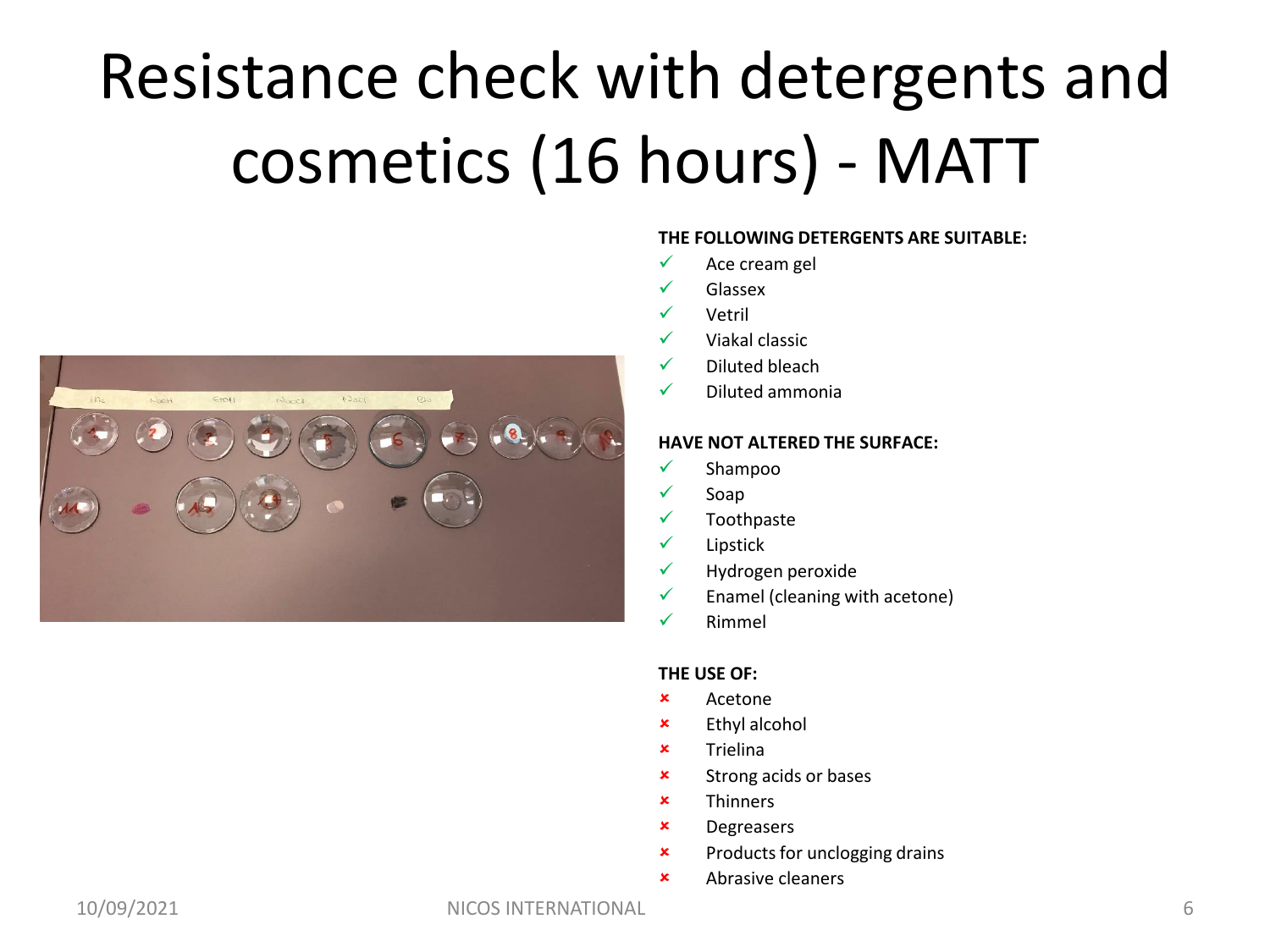# Resistance check with detergents and cosmetics (16 hours) - GLOSSY



#### **THE FOLLOWING DETERGENTS ARE SUITABLE:**

- $\checkmark$  Ace cream gel
- ✓ Glassex
- ✓ Vetril
- ✓ Viakal classic
- ✓ Diluted bleach
- ✓ Diluted ammonia

#### **HAVE NOT ALTERED THE SURFACE:**

- ✓ Shampoo
- ✓ Soap
- ✓ Toothpaste
- ✓ Lipstick
- ✓ Hydrogen peroxide
- $\checkmark$  Enamel (cleaning with acetone)
- ✓ Rimmel

#### **THE USE OF:**

- Acetone
- Ethyl alcohol
- $x$  Trielina
- **x** Strong acids or bases
- **x** Thinners
- Degreasers
- **\*** Products for unclogging drains
- Abrasive cleaners

10/09/2021 NICOS INTERNATIONAL 7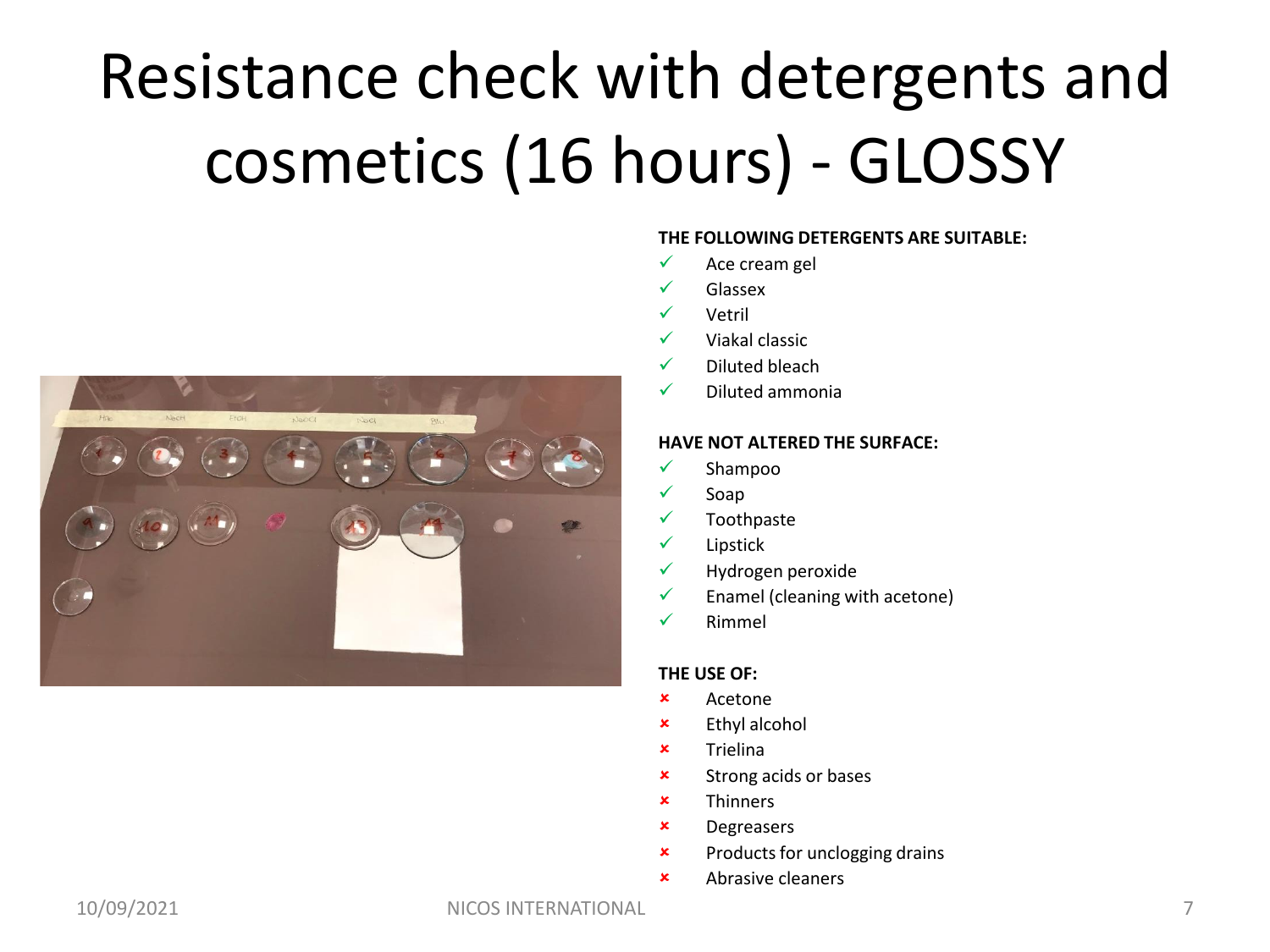# Thermal shock test EN 14688



| <b>MATT</b> | <b>GLOSSY</b> |
|-------------|---------------|
| Compliant   | Compliant     |
| 1000 cycles | 1000 cycles   |